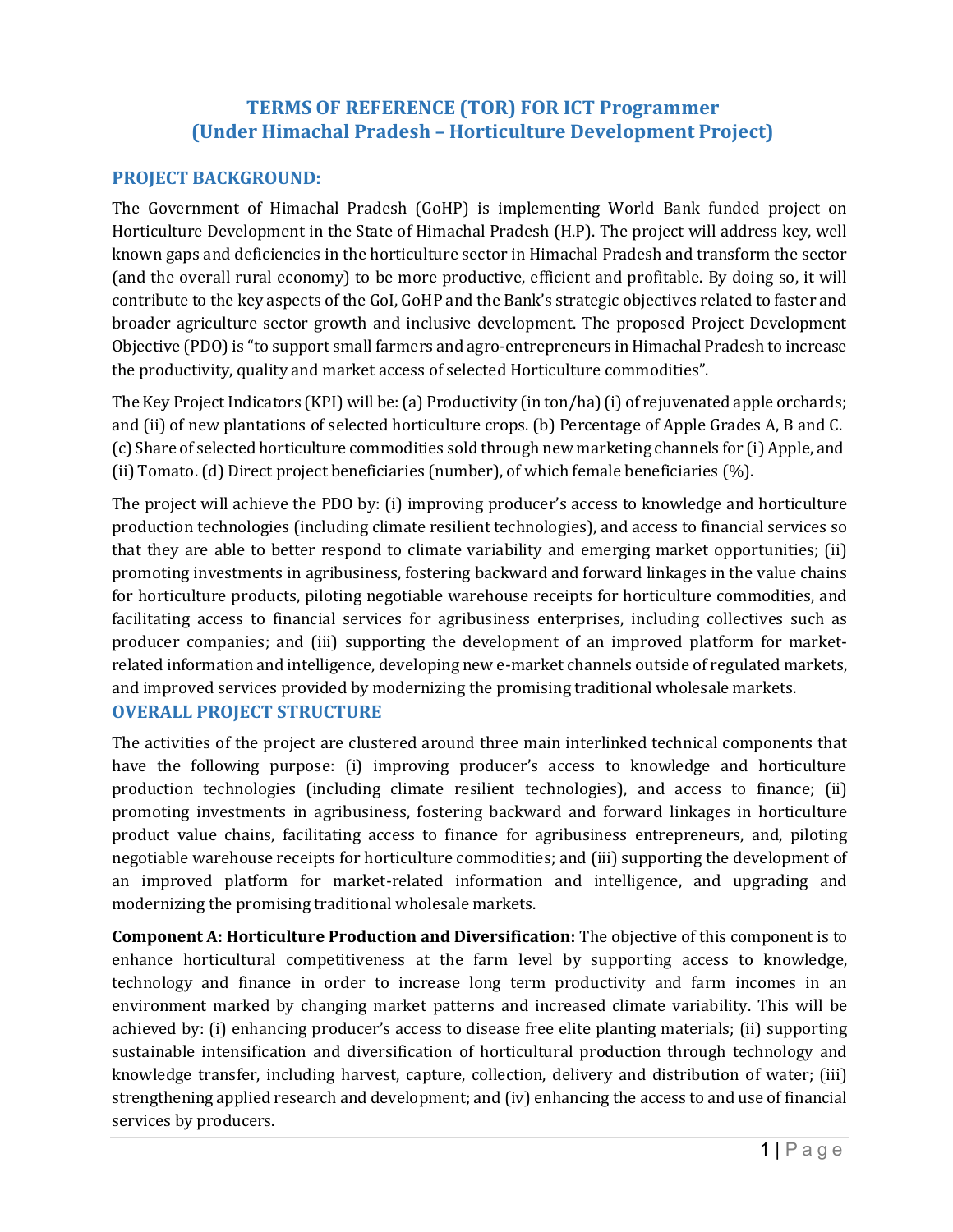Component B: Value Addition and Agro-enterprise Development: The objective of this component to improve value realization at the farm level, promote investments in agribusiness, fostering backward and forward linkages in the value chains for horticulture products, support supply chain infrastructure that prevents wastage and value erosion; and enable secondary and tertiary processing that create higher value for the produce. This will be achieved by: (i) building community/farm level marketing capacities and supporting them through matching grants to acquire productive assets; (ii) establishing a modern supply chain comprising pack-houses, controlled atmosphere (CA) stores, and processing facilities to be operated under operational management arrangement with private partners; (iii) piloting warehouse receipt systems linked to commodity exchanges; identifying, mobilizing and supporting agro entrepreneurs; and (iv) co-financing investments and facilitating access business advisory and to financial services for agribusiness enterprises, including collectives such as producer companies

Component C: Market Development: The objective of this component is to provide an improved platform for market-related information and intelligence, expand market access through alternative marketing channels, enhance transparency in the price discovery process, and improve market infrastructure. This will be achieved by: (i) supporting market information and intelligence services; (ii) introducing of e-marketing platforms; and (iii) upgrading wholesale markets.

Component D: Project Management, Monitoring and Learning: This component will ensure the effective implementation of the project activities and monitor and evaluate project implementation progress, outputs and outcomes, building on implementation experience. This component will support: (i) establishment and operations of Project Coordination Unit (PCU), which will oversee and coordinate activities of the implementing agencies of the project; (ii) establishment and operations of Project Implementation Units in the respective implementing agencies; and (iii) setting up of a monitoring and evaluation (M&E) system for the project, including a project management information system and contracting an external M&E agency to monitor project activities and impact. The component will also finance dedicated staffing for the project activities that are attributable to the outcomes of the project, consultancies, training and related material, office equipment, and operational costs

## BACKGROUND OF THE ASSIGNMENT

Under Component- C & D of the Project, ICT based applications are proposed to be developed for "Economic and Market Information and Intelligence Services (EMIS)", "Monitoring and Evaluation (M&E) of the project and a Project Management Information System (PMIS). Accordingly, it is proposed to develop an "Integrated Horticulture Management and Monitoring System (IHSMS)" to be deployed as a part of the project to support service delivery as well as real time monitoring and evaluation of all the activities carried out under various components of the project. IHSMS will have following key components:

- a) Horticulture Sector Portal– The portal will provide information regarding best practices and latest developments in the sector.
- b) Economic and Market Intelligence Services (EMIS) Module EMIS system is MIS will provide producers, enterprises and trade intermediaries with relevant information and technological knowledge based upon the demand from the stakeholders.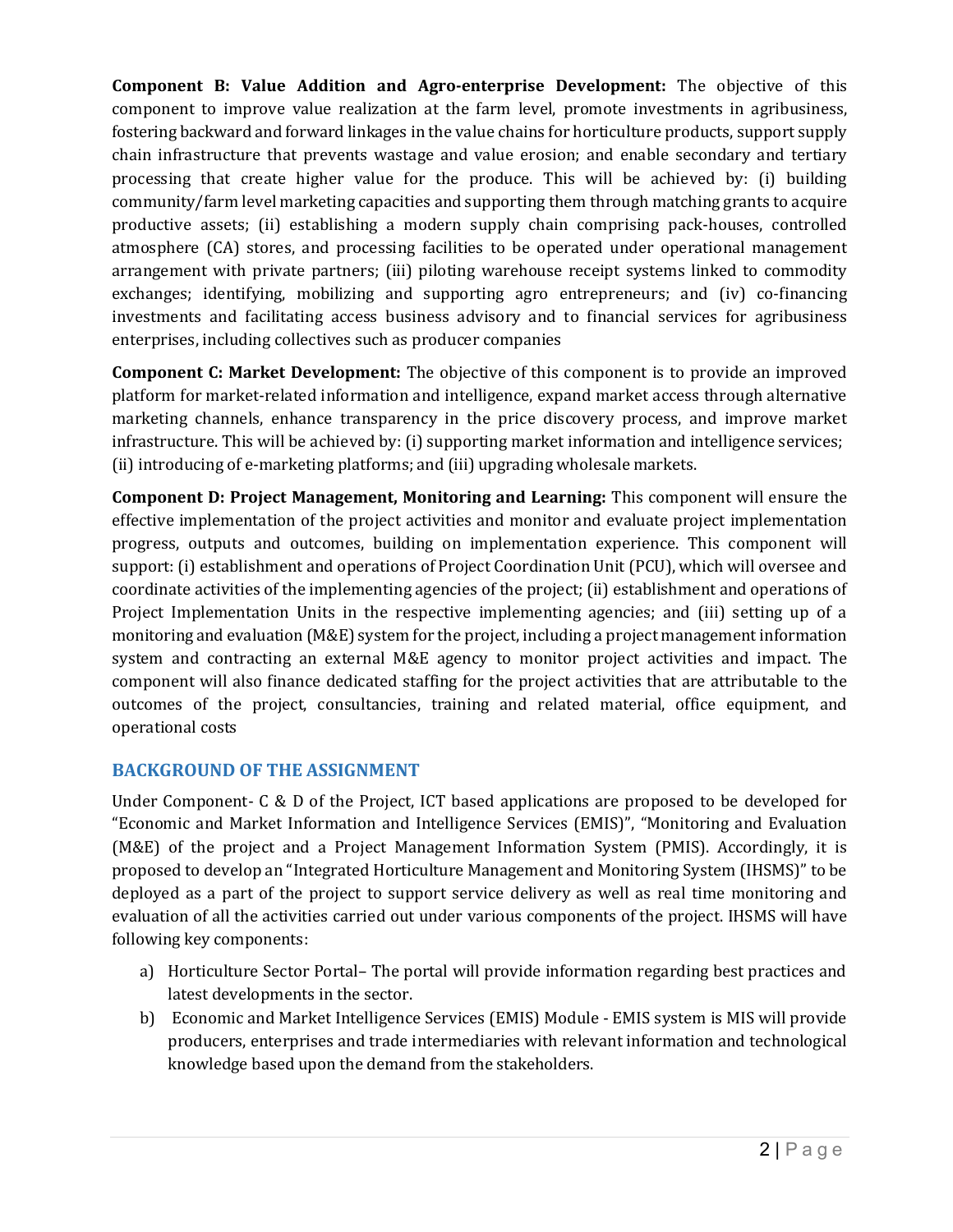- c) Department Wide Management Information System: MIS is proposed to be put in place to enhance the efficiency of various administrative activities. The workflow of the department will be transformed and made IT enabled through MIS.
- d) Mobile and Cloud based Monitoring and Evaluation Module (M&E): The system will be developed to enable the field officers to submit data regarding their activities directly from the field with block level and district level officers being able to use the data for administrative functions.
- e) Citizen Engagement and Grievance Redress Module This module will be designed to engage all the stakeholders especially end users during all stages of the project. The module will also have a Grievance

## OBJECTIVES OF ASSIGNMENT:

The Integrated Horticulture Management and Monitoring System) (IHSMS), leveraging the potential of ICT and new media technologies is to be designed, developed and deployed under the project. The M&E system will use the features of GPRS enabled mobile devices and data analysis tools, to enable submission of data relating to the project activities under each of the components, directly by the field functionaries. This data submitted, will be Geo tagged and time stamped, thus enabling real time and evidence based monitoring of all the project activities. The project monitoring and management system will generate automated reports for all the PDO indicators, customized for each level of project administrators (role based access to data).

Programmers are proposed to be hired in the PCU to assist IT/MIS Specialist to oversee the design & development and operation of the IHSMS and all other IT related activities in the project.

### QUALIFICATIONS, EXPERIENCE & SKILLS:

Essential Qualification: B.E./B.Tech in Computer Science/IT or MCA Experience: Minimum 3 years of work experience in the IT Industry / relevant experience with practical knowledge in MS Share point, Core JAVA/J2EE, Spring, SQL, MS Sql Server, JavaScript, HTML, CSS, JSP Servlet, etc

Desirable: Concept of RDBMS, Networking, SDLC, ERP, SAP, e-tendering etc.

### KEY SKILLS

- Analytical Thinking Job requires analysing information and using logic to address work-related issues and problems.
- Support ongoing software development activities required for HPHDP.
- Proficiency in Microsoft SQL Server including T-SQL and Enterprise Manager.
- Working experience in ERP projects for providing Integrated Business Solution on different technological platforms.
- Experience of all the phases of SDLC/ERP projects starting from Requirement Analysis to Implementation and Project initiation process through closure process.
- Functional & technical skills in working with ERP products and its implementation.
- Domain knowledge on various application areas.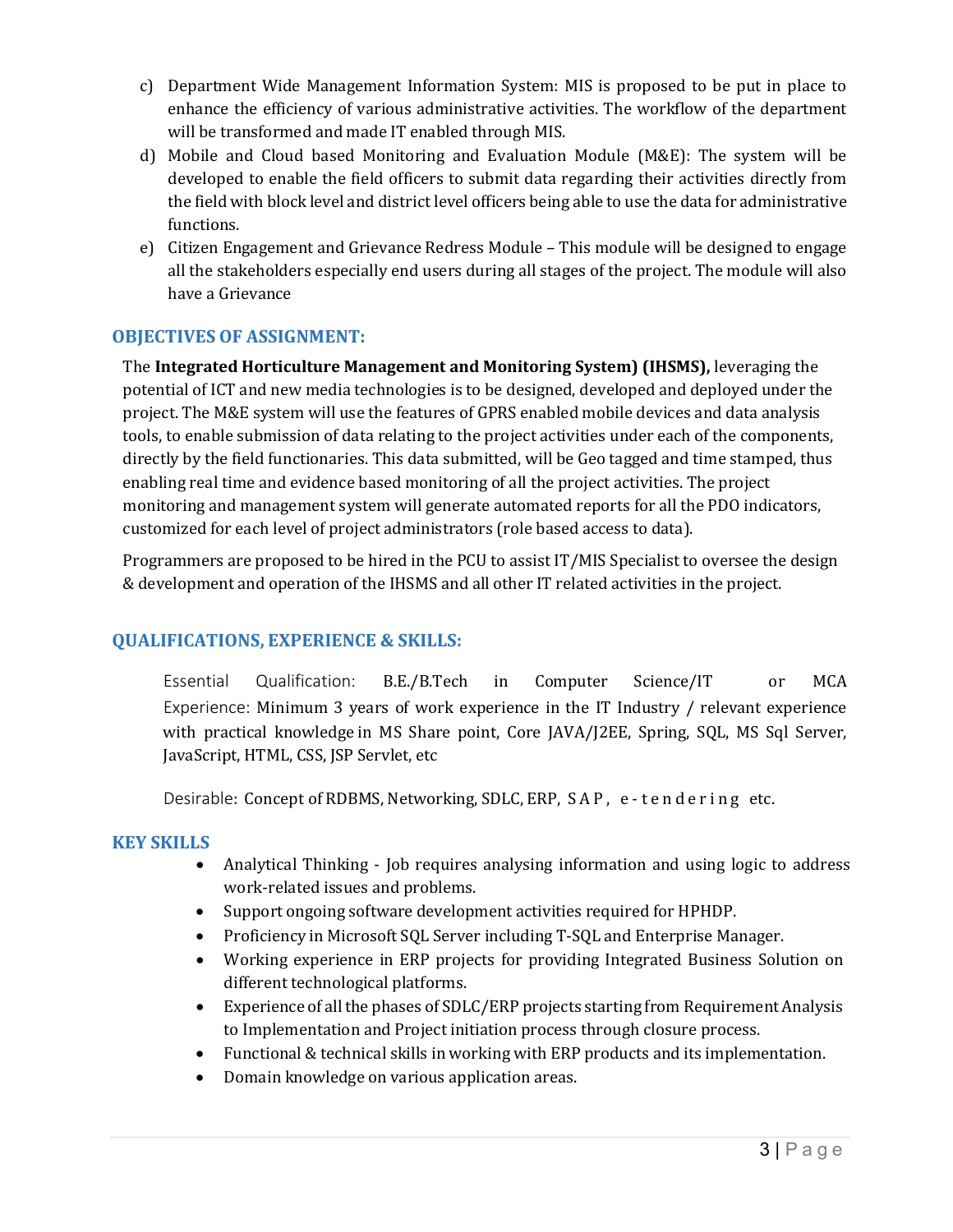- Ability to collect, collate & analyse data as per Business Requirement.
- Good communication skills.

#### **KEY TASKS**

- Application programming and database support.
- Follow the Software Development Life Cycle process (SDLC).
- Complete simple to medium-complexity programming assignments.
- To oversee development and deployment of an Integrated Horticulture Management and Monitoring System (IHSMS) so as to improve service delivery as well as real time monitoring and evaluation of all the activities carried out under various components of the project.
- To maintain ICT-based Integrated Horticulture Management and Monitoring System (IHSMS) for monitoring project implementation
- To strengthen the capacity of the project implementing agencies to monitor the project impact and use the IHSMS by providing on-the-job training;
- To help in generation of reporting system with semi-annual and annual progress reports with data generated from the IHSMS.
- To assist in introducing ICT-based tools to capture beneficiaries' feedback; assess changes in the performance of beneficiaries over time; and real time monitoring and evaluation of all the activities carried out under various components of the project by using the potential of geographical information system (GIS) for evidence-based monitoring and planning.
- Help in validating Monitoring and Evaluation data in the IHSMS entered at the District/Block/market level and entering additional data as required.
- To assist and oversee the development of the modules under IHSMS like Horticulture Sector Portal; Department Wide Management Information System (MIS) Module; Mobile and Cloud based Monitoring and Evaluation Module (M&E); and Citizen Engagement and Grievance Redress Modules etc.
- To ensure development of the IT infrastructure solutions, security policies for end to end implementation of Applications for running the IT infrastructure of the Project, configuration and tuning of Databases and ensure a robust IT infrastructure for internal users.
- Provide Technical and Functional Support to users help in resolving recurring operational issues.
- Data processing and analysis,
- Preparation of MIS reports.
- Maintain and manage project's/HPMC website and its content (modification/deletion/updation, etc) as and when required.
- To ensure compliance with all technical aspects of information security.
- Any other ICT related work assigned by the Project Director or ICT Specialist.